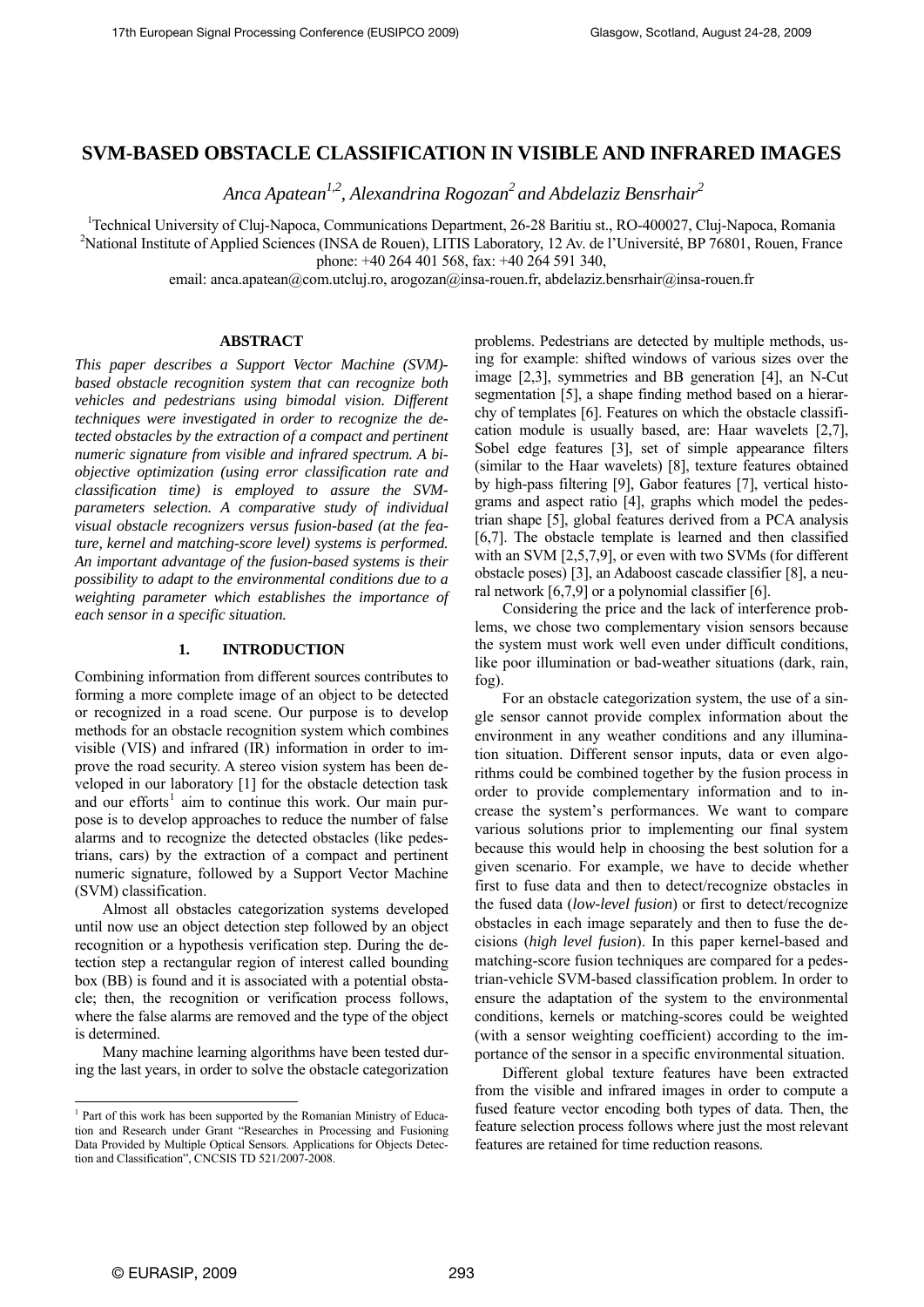#### **2. FEATURES SELECTION FROM VISIBLE AND INFRARED IMAGES**

Our first goal is to assure a real time processing for the proposed system. Because of the great number of possible appearances and shapes of obstacles on the road scene, a robust classification system should have the ability to learn multiple instances of the same object. This is generally achieved by learning the classifier with a great number of items per each class. But this growth of the image-database dimension will have an unfortunate contribution to the increasing processing time. Thus, we have to ensure a processing time as short as possible, while still maintaining a high accuracy rate. The reduction of the computational time corresponding to the feature extraction step and to the classification mechanism is quite mandatory. By using a feature selection process we intend to investigate the attribute's pertinence, to evaluate different combinations of such features and finally to select the best suited ones (from the recognition rate and classification time point of view). The founding of one convenient set of features is of the same importance as the founding of the most performing classifier.

If the reduction of the feature vector is achieved with slight decrease of the accuracy rate (compared to the initial feature vector), we can consider the system as quite robust. Since feature extraction is desired to be fast, the performances of the entire system depends heavily on the choosen features. Therefore, to obtain a fast recognition system, the most representative features for each modality VIS and IR should be retained. In order to encode both visible and infrared information in one single feature vector, we computed a fused feature vector on which the feature selection mechanism has been applied. Futher on, we investigated different types of features in order to find the best feature combination for the fusion process.

We computed features like width and height of the BB enclosing the object, followed by 169 features: 64 Haar and 32 Gabor wavelets, 7 statistical moments (mean, median, mode, variance, standard deviation, skewness and kurtosis), 8 DCT (discrete cosine transform), 16 cooc (obtained from the gray level co-occurrence matrix GLCM), 14 rle (runlength encoding) and 28 laws (a set of convolution masks) features. For more detailed explanations about how the features were extracted and how the feature vectors were obtained, please consult [10] and [11]. From the VIS and IR images, we retained 2 individual feature vectors:  $VIS_{171}$  and  $IR<sub>171</sub>$ . In order to compute a fused feature vector (so a feature fusion case could be also considered), we fused 171 VIS and 169 IR features. In this case of *feature-fusion*, the feature sets extracted from the VIS and IR images are fused in order to create a new feature set which will represents the object:

$$
(x_1,...x_k, x_{k+1},...,x_n)_{Fused} = (x_1,...,x_k)_{VIS}, (x_{k+1},...,x_n)_{IR} \quad (1)
$$

where  $n=340$  and  $k=171$ . The obtained fused feature vector will be referenced in the paper as  $VisIr<sub>340</sub>$ .

Most methods for feature selection involve searching the space of attributes in order to find a subset of relevant features that is most likely to predict the correct class. We used a Feature Selection Subset Evaluation (CfsSubsetEval [12]) method which is based on correlation and is combined with the best first search method. We applied the CfsSubsetEval method on the fused feature vector VisIr<sub>340</sub> and the evaluation takes into consideration the entire learning set. Thus, 42 features were selected and were grouped in 3 feature vectors:  $VisIr_{42}$ ,  $VIS_{17}$  and  $IR_{25}$ . The feature vector  $VisIr<sub>42</sub>$  was used in feature-fusion and kernel-fusion cases, with respect to equation (1), with  $k=17$  and  $n=42$ . The other two corresponding feature vectors were used either for a monomodal classification (with no fusion scheme), or for obtaining the VIS and IR scores in the matching-score fusion case. We used Weka (a very powerful tool including a collection of machine learning algorithms for data mining tasks) in order to evaluate the feature selection task.

## **3. CLASSIFICATION BASED ON SUPPORT VECTOR MACHINES**

We used an SVM classifier in order to develop different obstacle classification schemes, considering both visible and infrared information. The high performance and robustness of the system will be assured by the fusion of these 2 types of information, weighted in such a manner to allow the adaptation of the system to the environmental conditions. Therefore, our main purpose is to obtain a robust model which has to incorporate the information related to the environmental context. One first possibility is the one presented in [11] where the single kernel was replaced by a multiple kernel for the SVM classifier. Because our multiple kernel is defined as a combination (a linear one) of single kernels, we can consider this first possibility as a kernel-fusion scheme. The second fusion system considered in this paper take into account the scores obtained from individual classifiers on each modality.

A comparative study of individual visual and infrared obstacle recognizers versus fusion-based systems is performed and the obtained results are presented in section 4.

## 3.1 **Support Vector Machines**

SVMs classifiers are based on kernel functions, which define similarities between pairs of data:  $K(x, z) = \langle \phi(x), \phi(z) \rangle$ ,  $\forall x, z \in R^n$ . Let the instance-label pairs  $(x_i, y_i)$ , *i* = 1,..., *m* be the m training data, where  $x_i \in R^n$  represents the input vector and  $y_i \in \{1, -1\}$  the output label associated to the corresponding item  $x_i$ . To obtain an SVM classifier with kernels, one has to solve the following optimization problem:  $\max_{a \in R^m} \sum_{i=1}^m a_i - \frac{1}{2} \sum_{i,j=1}^m a_i a_j y_i y_j K(x_i, x_j)$ , subject to  $\sum_{i=1}^{m} a_i y_i = 0$ ,  $0 \le a_i \le C$ ,  $\forall i \in 1, 2, ..., m$ , with  $K(x_i, x_j)$ the kernel function and  $a_i \geq 0$  the Lagrange coefficients [13]. The coefficient  $C>0$  is the penalty parameter that controls the trade off between maximizing the margin hyper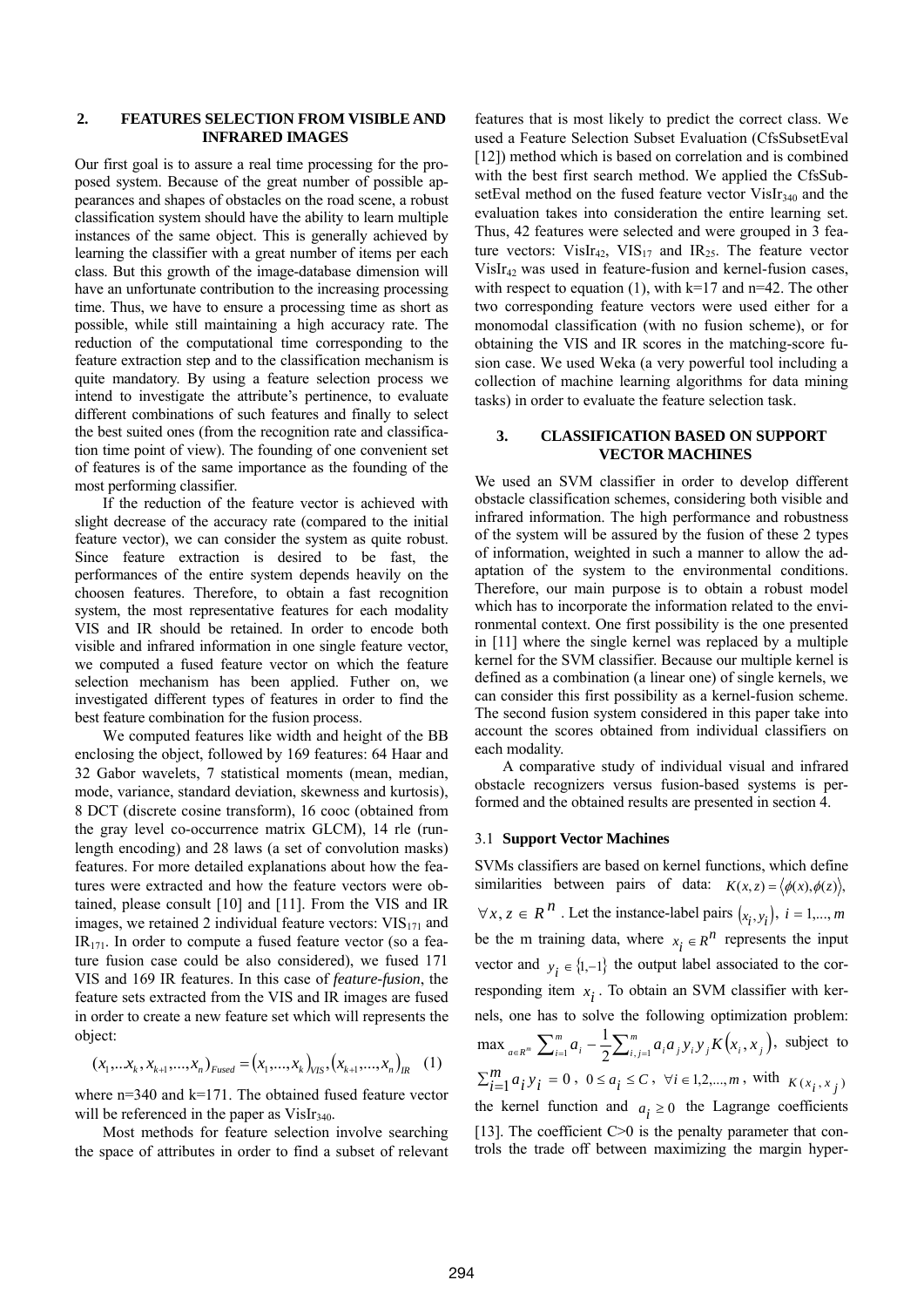planes (which separates the classes) and classifying without errors. The optimal separating hyper-plane is used to classify the un-labelled input data  $x_k$  using the following decision function:

$$
y_k = sign\left(\sum_{x_i \in S} a_i y_i K\left(x_i, x_k\right) + b\right) \tag{2}
$$

where S is the set of support vector items  $x_i$  and the offset value  $b$  is calculated based on vector  $a$  and the training set. For the SVM classifier, we considered two types of kernels: polynomial (POL) and Radial Basis Function (RBF), the most used in the literature and those having only one parameter. The POL kernel has the degree  $d$  (with  $d = 1$  for the linear kernel) and the RBF kernel has the bandwidth  $\gamma$ . Different parameters of these kernels have been tested.

We compared the system performances in the case of using no fusion scheme (using the feature vectors corresponding to one modality  $VIS_{17}$  or  $IR_{25}$ ), with the feature-fusion case (using  $VisIr<sub>42</sub>$ ), with the case corresponding to the kernel-fusion and with the case of matching-score fusion (where the kernels and the scores are evaluated using the feature vectors  $VIS_{17}$  and  $IR_{25}$ ).

#### **3.2 Kernel based fusion**

The kernel methods represent data by means of a kernel function, which defines similarities between pairs of items. Our goal in the kernel-fusion case is to find a kernel that best represents all of the information available for the two types of images. Generally, classical kernel-based classifiers use only a single kernel (SK), while the applications from the real world need a combination of kernels in order to perform a better adaptation to the heterogeneous and multi-sensorial data. A common approach is to consider that the kernel function  $K(x_i, x_i)$  is a linear combination of the basic kernels [11]:

$$
MK(x_i, x_j) = \alpha \cdot SK_{VIS}(x_i^{1,k}, x_j^{1,k}) + (1-\alpha) \cdot SK_{IR}(x_i^{k+1,n}, x_j^{k+1,n})
$$
 (3)

kernel functions  $SK_{VIS}$  and  $SK_{IR}$  could be either RBF, or  $d \in \{1, 2, \ldots, 15\}$  (with  $d = 1$  for the linear kernel) and the The obtained multiple kernel will be the sum of two independent kernels, each one corresponding to one modality VIS or IR and weighted with a value representing the importance of that domain in the context. For our problem, the Polynomial, and could work with different hyperparameters. Generally, the POL kernel has a degree RBF kernel has the bandwidth  $\gamma$ , of the form  $\gamma = q \cdot 10^{t}$ with  $q \in \{1, 2, \ldots, 9\}$  and  $t \in (-5, -1)$ . The results found in literature indicate that these discrete spaces of parameters are the most suitable for an efficient classification. A proper choice of these parameters is crucial for SVM to achieve good classification performance. The values C and *d* orγ are called hyperparameters and they need to be determined by the user. They are usually chosen by optimising a validation measure (such as the k-fold cross validation error) on a grid of values (e.g. uniform grid in the  $(C, d)$  or  $(C, \gamma)$ ) space).

Because kernel-fusion approach (which is MK from [11]) uses a linear combination of simple kernels for the feature vectors VisIr, the MK has the following parameters: the kernel type (RBF or POL), the context adjustment value  $\alpha$ , the penalty parameter C and the kernel parameters, according to each domain. Thus, our MK is entirely described by the parameters set: (kernel,  $\alpha$ ,  $p_{VIS}$ ,  $p_{IR}$ , C),

where  $p_{VIS}$  and  $p_{IR}$  are the parameters corresponding to the kernel from the corresponding domain.

### **3.3 Matching-scores based fusion**

For a *matching-score fusion*, multiple classifiers output a set of matching scores which represent the probabilities that one object belongs to different possible classes, based on different modalities. The matching scores generated by the VIS and IR modalities for an object can be combined by the weighted parameter  $\alpha$  in order to obtain a new match score which is then used to make the final decision. If in equation (2) we would consider the value of the respective sum instead of it's sign, we can obtain the scores of the classifier. Consider an input pattern X, which could be classified into one of M possible classes  $\{y_1, y_2, \ldots, y_M\}$  based on the evidence provided by N different classifiers. The input pattern X could be considered to have multiple feature vectors  $(x_i)$ , with  $j=1,...,N$ , with one feature vector for each classifier [14]. Given the feature vectors  $x_i$ , j=1,...,N, the input pattern X should be assigned to the class  $y_n$  if  $\sum_{j=1}^{N} P(y_n | x_j) \ge \sum_{j=1}^{N} P(y_k | x_j)$ , where k=1,...,M. In order to consider the sensor weighted parameter, we will assign X to the class  $y_n$  if  $\sum_{j=1}^N \alpha_j \cdot P(y_n | x_j) \ge \sum_{j=1}^N \alpha_j \cdot P(y_k | x_j)$  $\sum_{j=1}^{N} \alpha_{j} \cdot P(y_{n} | x_{j}) \ge \sum_{j=1}^{N} \alpha_{j} \cdot P(y_{k} | x_{j}),$ where  $\alpha_j$  is the weighted value associated to each classifier, with  $\sum_{j=1}^{N} \alpha_j = 1$ . In that way, for our bimodal problem with the classes pedestrian and vehicle, a new object X having the vectors  $x_{VIS}$  and  $x_{IR}$  will be assigned, for example, to the class pedestrian (P) if respects the relation:

$$
\alpha P(P \mid x_{\text{VIS}}) + (1 - \alpha) P(P \mid x_{\text{IR}}) \ge \alpha P(V \mid x_{\text{VIS}}) + (1 - \alpha) P(V \mid x_{\text{IR}}) \tag{4}
$$

Generally, a normalization step is necessary before the matching scores originating from different classifiers to be combined in the fusion process. In order to normalize the SVM scores, a min-max normalization method was used:

$$
n = \frac{s - \min(S)}{\max(S) - \min(S)}
$$
(5)

where s represents the score from the set of all scores of that classifier (in the validation set) before normalization, and n is the corresponding normalized score. This method maps the raw scores to the [0,1] range. Each simple kernel is involved with a weight that represents its relative importance for classification. The kernel selection process and the optimization of the hyper-parameters are described in the following.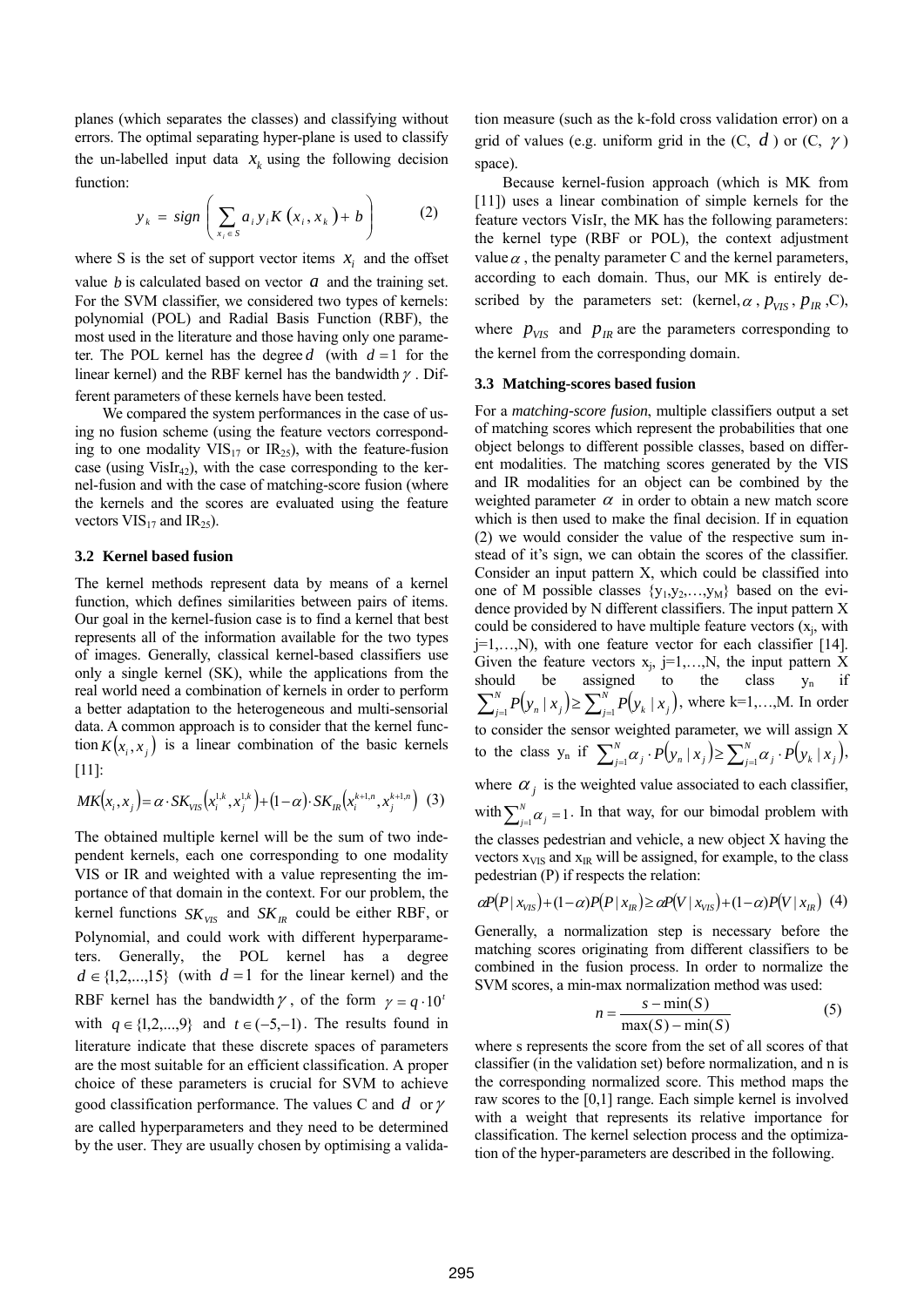#### **4. EXPERIMENTS AND RESULTS**

The VIS - IR image database used for our experiments is provided by the Artificial Vision and Intelligent Systems Laboratory (VisLab) of Parma University. This image database has been obtained using an experimental vehicle equipped with two CCD and two far-infrared cameras. For more details about the aspects of the video acquisition module and the procedure used to calibrate the cameras, please refer to [15]. To the best of our knowledge, even many research groups used this database, they performed a pedestrian detection and a pedestrian/non-pedestrian classification. Our goal being to assign the correct label to a bounding box which may contain a possible road obstacle, we performed the discrimination of humans and vehicles. Examples of different VIS and IR objects (correlated each other) belonging to the class pedestrian or to the class vehicle are presented in Fig.1. We created a preliminary database containing 486 samples of road obstacles grouped in two sets: the learning set (80%, 389 objects) and the test set (the remaining 20%, 97 objects). On the learning set, 10 folds crossvalidation has been performed in order to optimize the parameters set and to choose the proper kernels. In the testing step, for the selected kernels from the crossvalidation step, we computed the accuracy rate in order to select the best suited kernel for our system.

In Weka there is a collection of machine learning algorithms, but there is no algorithm to treat the fusion problem. Thus, we implemented our fusion schemes, starting from a similar toolbox of classification developed in Matlab [16].

Having in mind that it is not known beforehand which parameters for the SVM kernels (C and  $\gamma$  or d) gives the best solution for one problem, there must be done a model selection (parameter search) that could identify good C,  $\gamma$  or d. The result of this parameter selection process is that the classifier will be able to predict accurately unknown data. For each RBF and POL kernels, a number of 220 combinations (C;  $\gamma$  or d) revealed in Table I were experimented in order to find proper kernels for the kernel and matching score fusion cases. The parameter  $\alpha$  was tested with 11 values  $\alpha \in \{0.0, 0.1, 0.2, ..., 0.9, 1.0\}$ , obtaining 11 possibilities for the fused information in the *kernel fusion* and the *matching-score fusion* cases, as equations (3) respective (4) show. For the optimization process, different values among a discrete set (which covers the domains early mentioned) are used: the penalty parameter  $C \in \{0.1, 1, 10, 20, 30, \ldots, 200\}, \quad \gamma \in \{5.10^5, 10^4, \ldots, 1\}$  and  $d \in \{1, 2, \ldots, 10\}$ .



Figure 1. Examples of correlated images (visible and infrared) for pedestrians and cars

| Table I. Different combinations of parameters providing |
|---------------------------------------------------------|
| 220 RBF and 220 POL kernels for SVM                     |

| Kernel      |              | The penalty parameter C |                  |                |      |   |      |
|-------------|--------------|-------------------------|------------------|----------------|------|---|------|
| <b>RBF</b>  | POL          | 0.1                     |                  | 10             | 20   |   | 200  |
|             | d            |                         |                  |                |      |   |      |
| $5*10^{-5}$ |              | K1                      | K <sub>2</sub>   | K <sub>3</sub> | K4   | . | K22  |
| $1*10^{-4}$ | $\mathbf{2}$ | K23                     |                  |                |      |   |      |
| $5*10^{-4}$ | 3            | K45                     |                  |                |      |   |      |
| $1*10^{-3}$ | 4            | K67                     |                  |                | .    |   |      |
| .           | $\cdots$     | .                       |                  |                |      |   |      |
| $1*10^{-0}$ | 10           | K199                    | K <sub>200</sub> | K201           | K202 | . | K220 |

In the crossvalidation process, the experiment was conducted in order to select proper single kernels which will be used in the test step. This means we are looking for the SVM parameters sets for which *good performances* are obtained in the crossvalidation process. Table II contains the mean classification time and the error classification rate (which is calculated as 100 minus accuracy rate [%]) obtained in the 10-folds crossvalidation process. What we mean by the term *good performances*: for the SVM kernel function, different combinations of hyperparameters could be revealed; (1) Ones could provide good accuracy rates, (2) others could present the advantage of a small processing time and (3) others can provide also good accuracy rates and a small classification time. In the crossvalidation process, we are searching for this last type of kernels. The proposed method is as it follows: first, the computed accuracy rates are used to obtain the corresponding error classification rates (ERR); the second step is to perform the min-max normalization (equation 5) on both the error and the classification time. In that way, we obtained 2 values belonging to the [0,1] range, which were then multiplied. By this multiplication for each of the 220 RBF kernels and 220 POL kernels, we obtained 2 sets of values (one for RBF and one for POL) belonging to [0,1] which were then sorted from the smallest to the highest. From these 2 lists of values (where each value correspond to a kernel), we have two possibilities to choose the proper kernels: (1) to consider the first n kernels from the list (when n could be any integer value) or (2) to consider a threshold as a maximum value. Because there is for no use a kernel providing for example an accuracy rate of 70% but a classification time (after the min-max normalization) of 0.001, we performed the kernel selection algorithm just on the kernels having an accuracy

Table II. Mean classification time and error classification rate in the 10-folds crossvalidation step

| <b>Classifier:</b> |                      | SК                |        |            |        |  |
|--------------------|----------------------|-------------------|--------|------------|--------|--|
| <b>SVM</b>         | The feature          | <b>RBF</b>        |        | <b>POL</b> |        |  |
| Vector             | vectors              | ER R              | Time   | <b>ERR</b> | Time   |  |
|                    |                      | $\lceil\% \rceil$ | [msec] | [%]        | [msec] |  |
| Initial vector     | $VIS_{171}$          | 2.9               | 0.123  | 2.9        | 0.411  |  |
|                    | IR <sub>171</sub>    | 2.9               | 0.096  | 2.9        | 0.318  |  |
|                    | VisIr <sub>340</sub> | 2.9               | 0.195  | 2.9        | 0.468  |  |
| Feature            | $VIS_{17}$           | 11.3              | 0.053  | 11.8       | 0.259  |  |
| Selection          | $IR_{25}$            | 5.5               | 0.048  | 6.6        | 0.149  |  |
|                    | $VisIr_{42}$         | 4.7               | 0.049  | 5.3        | 0.158  |  |